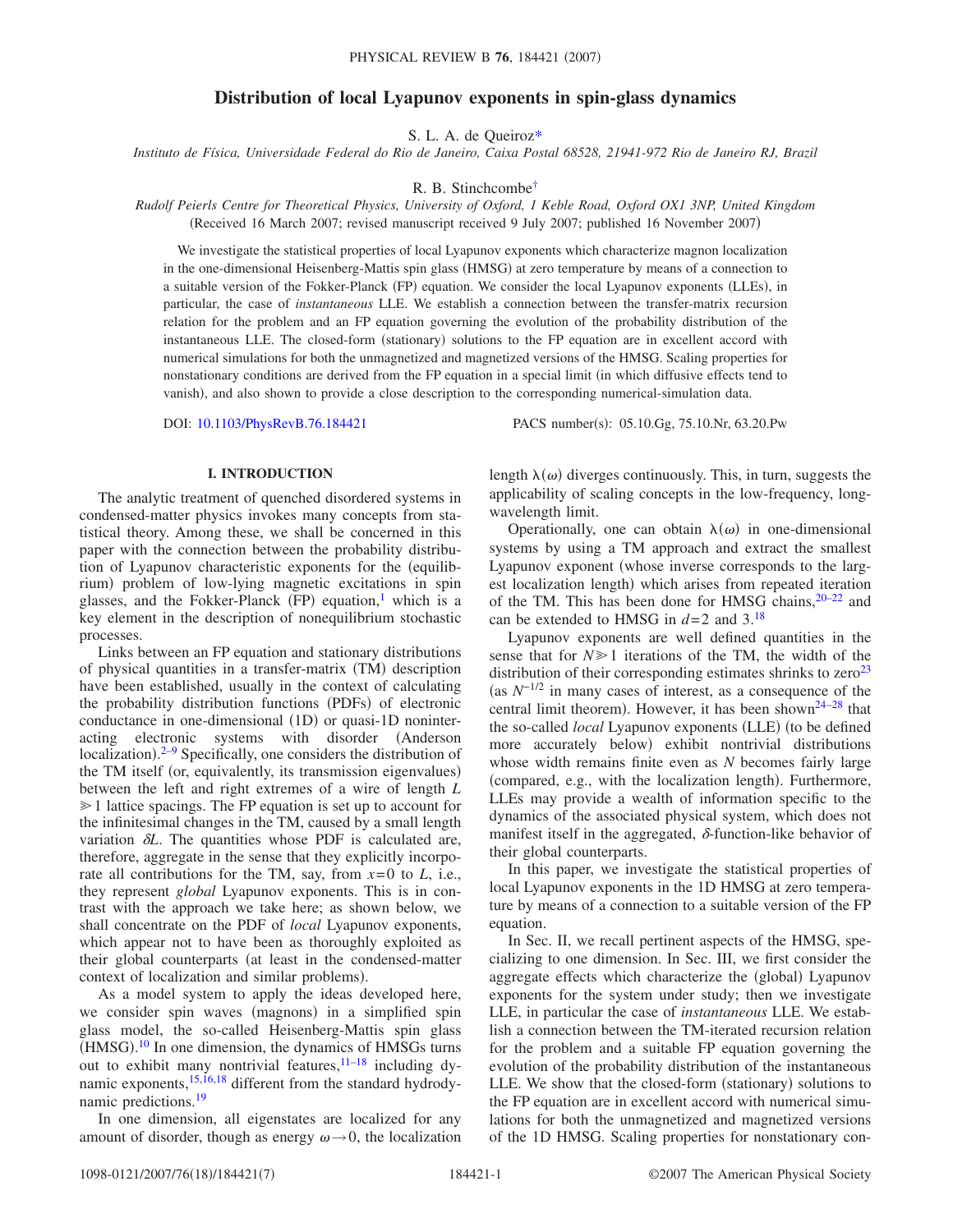ditions are derived from the FP equation in a special limit (in which diffusive effects tend to vanish) and also shown to provide a close description to the corresponding numericalsimulation data. Finally, in Sec. IV, concluding remarks are made.

## **II. HEISENBERG-MATTIS SPIN GLASSES: SCALING IN ONE DIMENSION**

We consider Heisenberg spins on sites of a hypercubic lattice, with nearest-neighbor couplings

$$
\mathcal{H} = -\sum_{\langle i,j \rangle} J_{ij} \mathbf{S}_i \cdot \mathbf{S}_j. \tag{1}
$$

The bonds are randomly taken from a quenched, binary probability distribution,

$$
P(J_{ij}) = p \,\delta(J_{ij} - J_0) + (1 - p) \,\delta(J_{ij} + J_0). \tag{2}
$$

Here, we shall mainly consider  $p=1/2$  (unmagnetized spin glass).

<span id="page-1-0"></span>The Mattis model ascribes disorder to sites rather than bonds  $(J_{ij} \rightarrow J_0 \zeta_i \zeta_j)$ , so that the Hamiltonian reads

$$
\mathcal{H}_M = -J_0 \sum_{\langle i,j \rangle} \zeta_i \zeta_j \mathbf{S}_i \cdot \mathbf{S}_j,\tag{3}
$$

where  $\zeta_i = +1, -1$  with probability *p*,  $(1-p)$ . Then,  $p=1/2$  is the Mattis spin glass, while  $p \neq 1/2$  corresponds to a magnetized Mattis model. This way, the overall energy is minimized by making  $S_i^z = \zeta_i S$ , which constitutes a (classical) ground state of the Hamiltonian [Eq.  $(3)$  $(3)$  $(3)$ ]. Consideration of the spin-wave equations of motion (see, e.g., Refs.  $15$ ,  $16$ , and [18](#page-6-7)) gives, with  $\hbar = 1$ ,

$$
i\zeta_i du_i/dt = \sum_j J_0(u_i - u_j). \tag{4}
$$

<span id="page-1-1"></span>where the  $u_i$  are Mattis-transformed local (on-site) spin-wave amplitudes, and the sum is over sites *j* which are nearest neighbors of *i*. For the eigenmodes with frequency  $\omega$  (in units of the exchange constant  $J_0$ ), Eq. ([4](#page-1-1)) leads to

$$
\omega \zeta_i u_i = \sum_j (u_i - u_j). \tag{5}
$$

<span id="page-1-2"></span>The relationship of frequency to wave number  $k$  (in the context of localization, this corresponds to  $\lambda^{-1}$ ) at low energies is characterized by the dynamic exponent *z*,

$$
\omega \propto k^z. \tag{6}
$$

<span id="page-1-7"></span>For  $p=1/2$  in one dimension, it was predicted analytically<sup>15,[16](#page-6-9)</sup> and verified by numerical calculations<sup>20–[22](#page-6-12)</sup> that  $z=3/2$ . Still in one dimension, but at general  $p$ , Eq. ([5](#page-1-2)) becomes

$$
(2 - \zeta_i \omega)u_i = u_{i-1} + u_{i+1}.
$$
 (7)

<span id="page-1-6"></span><span id="page-1-3"></span>A TM approach<sup>29[,30](#page-6-17)</sup> can be formulated, giving<sup>15[,16](#page-6-9)[,20](#page-6-11)[,21](#page-6-18)</sup>

$$
\begin{pmatrix} u_{i+1} \\ u_i \end{pmatrix} = \begin{pmatrix} 2 - \zeta_i \omega & -1 \\ 1 & 0 \end{pmatrix} \begin{pmatrix} u_i \\ u_{i-1} \end{pmatrix} \equiv T_i(\omega) \begin{pmatrix} u_i \\ u_{i-1} \end{pmatrix}.
$$
 (8)

The procedure for calculating Lyapunov exponents in this case is the same as that used for Anderson localization

<span id="page-1-5"></span>

FIG. 1. (Color online) Normalized histograms of occurrence of LLE  $\gamma_N$  for  $p=1/2$  (spin glass) and for several values of *N*. For each histogram,  $N_s = 10^5$  samples were taken. Here,  $\omega = 0.015$ .

problems[.29](#page-6-16) Indeed, in both cases the TM is symplectic, and one can use Oseledec's theorem and dynamic filtration<sup>23</sup> to extract the smallest Lyapunov exponent, whose inverse is the largest localization length.

#### **III. LYAPUNOV EXPONENTS**

### A. Aggregate effects: The  $N \rightarrow \infty$  limit

<span id="page-1-4"></span>The Lyapunov exponent emerging from iteration of Eq.  $(8)$  $(8)$  $(8)$  is given by

$$
\gamma(\omega) = \lim_{N \to \infty} \frac{1}{N} \ln \left\| \left( \prod_{i=1}^{N} T_i(\omega) \right) |v_0\rangle \right\|, \tag{9}
$$

where

$$
|v_0\rangle \equiv \binom{u_1}{u_0}
$$

is an arbitrary initial vector of unit modulus.

The LLE,  $\gamma(N,\omega)$ , is defined<sup>24[–28](#page-6-15)</sup> as the finite-*N* version of Eq. ([9](#page-1-4)). For the sake of completeness, before going further we exhibit the evolution of the statistics of  $\gamma(N,\omega)$  (hereafter referred to as  $\gamma_N$  for short) against increasing *N*. We consider the TM given in Eq. ([8](#page-1-3)), with  $p=1/2$  and  $\omega=0.015$  (fixed), for which case the existing numerical results<sup>18[,20](#page-6-11)[,21](#page-6-18)</sup> give  $\lambda$  $\approx$  57 lattice spacings, i.e.,  $\gamma \approx 0.0175$ .

In Fig. [1,](#page-1-5) one sees that the PDF,  $P(\gamma_N)$ , of  $\gamma_N$  takes on an approximately Gaussian shape only for  $N \ge \lambda$ . Figure [2](#page-2-0)(a) provides a quantitative check on the increasing narrowness of the PDF for  $N \gg \lambda$  and on the convergence process  $\langle \gamma_N \rangle$  $\rightarrow \gamma$ . One can infer the accuracy of the single-sample estimate corresponding to  $N=10^7$  [denoted by an arrow pointing to the vertical axis in Fig.  $2(a)$  $2(a)$ ] by extrapolating the *N* dependence of the width  $\Delta_N$  of the PDF against  $N \le 51200$ (shown in the main diagram). The result is  $\gamma = 0.01752(4)$ : hence, the associated error bar would be invisible on the scale of the figure.

The simplest quantitative indicator of whether the PDF actually turns Gaussian with increasing N (in the process of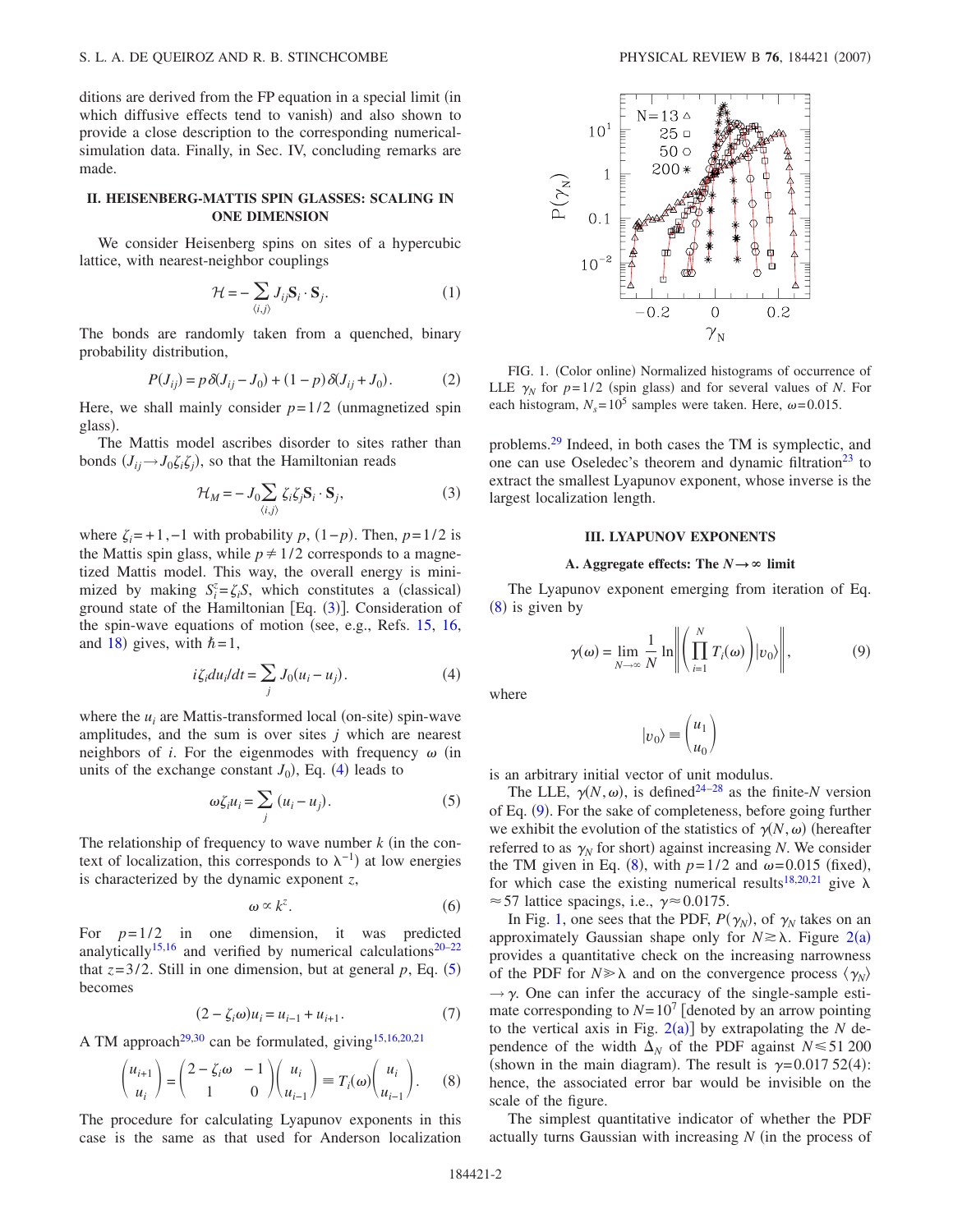<span id="page-2-0"></span>

FIG. 2. (Color online) Estimates from the statistics of LLE  $\gamma_N$ data for  $N=2^k \times 100$ ,  $k=1,...,9$ , against  $N^{-1/2}$ . For each *N*,  $N_s$  $=10^5$  samples were taken. Here,  $p=1/2$  and  $\omega=0.015$ . (a) Mean values  $\langle \gamma_N \rangle$  and rms deviations  $\Delta_N$ . Arrow on vertical axis indicates estimate from a single sample, with  $N=10^7$ . Full lines are, respectively, quadratic  $(\langle \gamma_N \rangle)$  and linear  $(\Delta_N)$  fits of data; the latter taking only  $N \ge 800$  into account. (b) Skewness  $S_N$ . Error bars correspond to incompletely sampled Gaussian distributions with  $N_s = 10^5$  (see text).

becoming a  $\delta$  function, characteristic of the self-averaging property just demonstrated) is its skewness,<sup>31</sup>  $S_N = \langle [(\gamma_N)] \rangle$  $-\langle \gamma_N \rangle / \Delta_N$ <sup>3</sup> $\rangle$ . One must bear in mind that because the number of samples  $N_s$  is finite (incomplete sampling),  $S_N$  itself will have a distribution. While this is true also for  $\langle \gamma_N \rangle$  and  $\Delta_N$ , the effects on  $S_N$  are much more prominent since it is the ratio of two quantities which, in the present case, both vanish as  $N, N_s \rightarrow \infty$ . Indeed, we have checked that for the data shown in Fig. [2](#page-2-0)(a), corresponding to  $N_s = 10^5$ , estimates of  $\langle \gamma_N \rangle$  and  $\Delta_N$  from distinct sequences of pseudorandom numbers usually differ only by a few parts in  $10<sup>4</sup>$ . On the other hand, it is known<sup>31</sup> that for an incompletely sampled Gaussian distribution, the width of its own skewness distribution is approximately  $\sqrt{6/N_s}$  ( $\approx 0.0078$  here). Since our own large-*N* PDFs are, to zeroth order, Gaussian, we shall use this value as a lower bound to the uncertainty of our estimates for  $S_N$ . The results are displayed in Fig.  $2(b)$  $2(b)$ . Given the trend exhibited by the calculated  $S_N$  for the three largest values of N used (especially in contrast with the smaller-N region), it appears safe to conclude that the skewness is in fact approaching zero, within the pertinent error bars. Thus, the overall evidence is compatible with a limiting Gaussian form for the PDF of the LLEs as  $N \rightarrow \infty$ .

#### **B. Local effects and the Fokker-Planck equation**

We now turn to the opposite limit, which is our main concern here. Instead of considering the aggregate effect of contributions to  $\gamma_N$ , we shall analyze the PDFs of such contributions separately.

The case  $N=1$  of Eq. ([9](#page-1-4)) is often denoted as "instantaneous" LLE.<sup>28</sup> Here, we shall use the term in the following way. The instantaneous LLE at  $i = M$ , to be denoted by  $s(M)$ ,

<span id="page-2-3"></span>is the local contribution to the LLE, given at *i*=*M*, of the multiplying process denoted in Eq. ([9](#page-1-4)). One then has

$$
\gamma_N = \frac{1}{N} \sum_{M=1}^{N} s(M). \tag{10}
$$

For a one-dimensional mapping, the instantaneous LLE, as defined above, would be simply the local stretch factor.<sup>28</sup> In the present case, where even in one dimension the TM is 2  $\times$  2, it is known that the eigenvectors (Lyapunov basis) of a product of random matrices are only *local* properties, as opposed to the corresponding eigenvalues (i.e., the Lyapunov spectrum) which are global ones. $2<sup>3</sup>$  Thus, one has a rotation of the local Lyapunov basis as the TM is repeatedly iterated. As the TM is symplectic, in one dimension this means that the (two) local eigenvalues are inverse of each other, so  $s(M)$ can be extracted by suitable analysis of the growth factor associated with a given member of the Lyapunov basis.

<span id="page-2-1"></span>The connection with the FP equation proceeds as follows. One gets, by taking the continuum limit of Eq.  $(7)$  $(7)$  $(7)$ ,

$$
\omega \zeta(\ell) u(\ell) = \frac{\partial^2 u(\ell)}{\partial \ell^2},\tag{11}
$$

where  $\ell$  stands for position along the axis. One sees that  $u(\ell)$ is the result of accumulated contributions from the instantaneous Lyapunov exponent  $s(\ell')$ ,  $0 \leq \ell' \leq \ell$ ,

$$
u(\ell) = \exp\biggl(\int_0^{\ell} s(\ell')d\ell'\biggr). \tag{12}
$$

Therefore, the right-hand side of Eq.  $(11)$  $(11)$  $(11)$  turns into

$$
\frac{\partial^2 u(\ell)}{\partial \ell^2} = \left(s^2(\ell) + \frac{\partial s(\ell)}{\partial \ell}\right)u(\ell). \tag{13}
$$

Equation  $(11)$  $(11)$  $(11)$  then yields the following equation for the stochastic variable  $s(\ell)$ :

$$
s^{2}(\ell) + \frac{\partial s(\ell)}{\partial \ell} = \omega \zeta(\ell). \tag{14}
$$

In general case,  $\zeta$  is a binary-distributed variable with mean  $M_1=2p-1$  and variance  $M_2=4p(1-p)$ . The FP equation corresponding to the evolution of the probability distribution of  $s$  is, with  $\ell$  naturally assuming the role of timelike variable,<sup>1</sup>

<span id="page-2-2"></span>
$$
\frac{\partial P(s,\ell)}{\partial \ell} = \frac{\partial}{\partial s} [(s^2 + \omega \mathcal{M}_1) P(s,\ell)] + \frac{1}{2} \frac{\partial^2}{\partial s^2} [\mathcal{M}_2 \omega^2 P(s,\ell)].
$$
\n(15)

#### **C. Unmagnetized Heisenberg-Mattis spin glass**

<span id="page-2-4"></span>In this section, we take the special case of an unmagnetized HMSG  $(p=1/2)$ . Equation  $(15)$  $(15)$  $(15)$  then becomes

$$
\frac{\partial P(s,\ell)}{\partial \ell} = \frac{\partial}{\partial s} [s^2 P(s,\ell)] + \frac{1}{2} \frac{\partial^2}{\partial s^2} [\omega^2 P(s,\ell)].
$$
 (16)

Assuming stationarity,  $P(s, \ell) \rightarrow P(s)$  (which corresponds to the regime  $\ell \ge \lambda$ ), the equation to solve is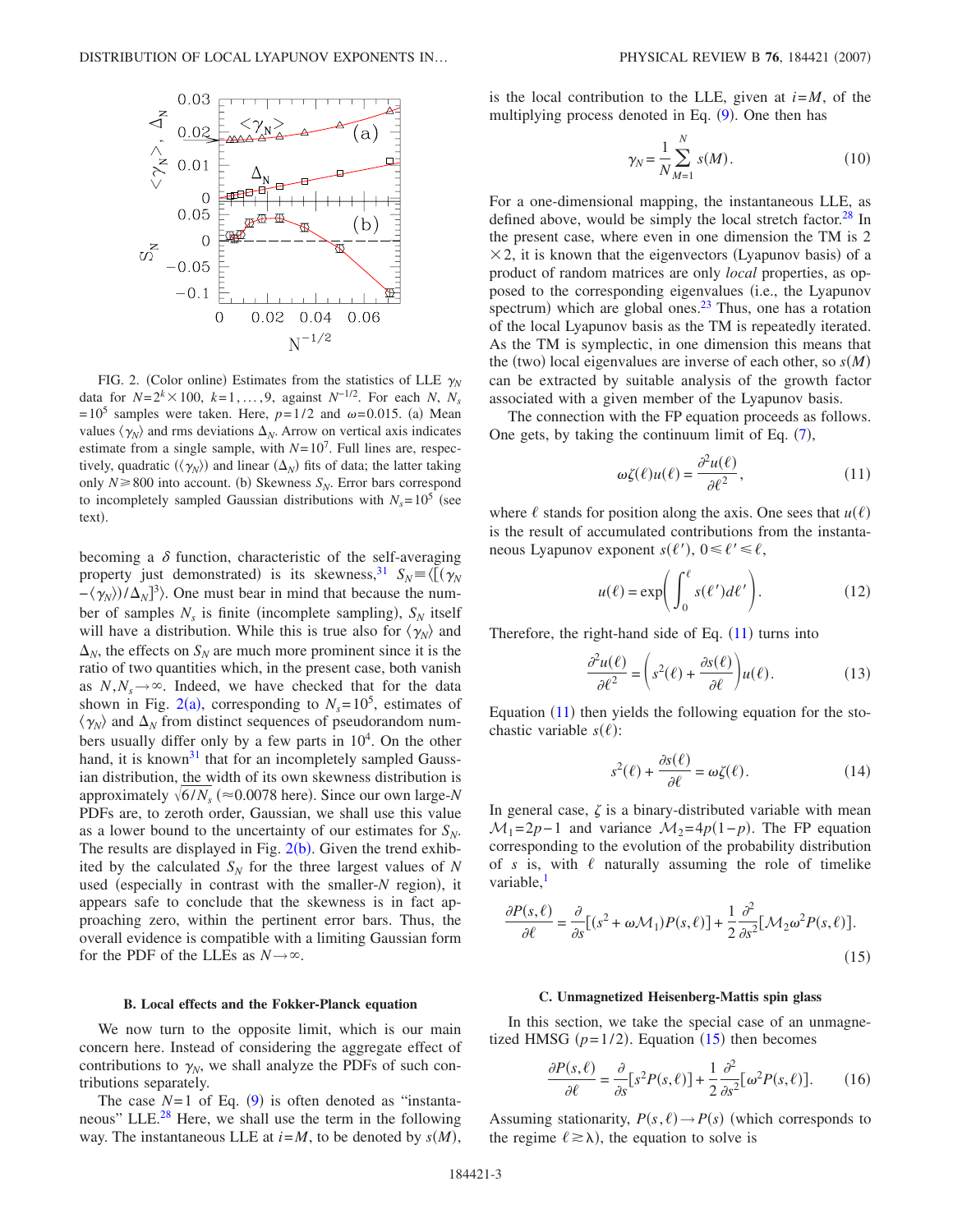<span id="page-3-1"></span>

FIG. 3. (Color online) Normalized histograms of occurrence of instantaneous LLE  $s(N)$  for several values of *N*. For each histogram,  $N_s = 10^6$  samples were taken. Here,  $p = 1/2$  and  $\omega = 0.015$ .

$$
\frac{\partial}{\partial s} [s^2 P(s)] + \frac{1}{2} \frac{\partial^2}{\partial s^2} [\omega^2 P(s)] = 0.
$$
 (17)

<span id="page-3-2"></span><span id="page-3-0"></span>Thus, one gets

$$
P(s) = \tilde{C} \exp(-2s^3/3\omega^2) \int_{-\infty}^{s} \exp(2y^3/3\omega^2) dy. \quad (18)
$$

It is immediate to see that the 3/2 power, referred to in connection with Eq.  $(6)$  $(6)$  $(6)$ , arises in the scaling variable. Furthermore, it is clear from the derivation of the present results that they apply only in the scaling regime, i.e.,  $\omega \rightarrow 0$ , small  $|s|, \ell \geq \lambda.$ 

<span id="page-3-5"></span>With  $\int_{-\infty}^{\infty} dy \int_{-\infty}^{y} dx \exp(x^3 - y^3) \equiv C_0 \approx 4.8$ , the normalization of Eq.  $(18)$  $(18)$  $(18)$  implies

$$
\widetilde{C} = \widetilde{C}(\omega) = \frac{1}{(3\omega^2/2)^{1/3}C_0}.\tag{19}
$$

The numerical verification of the ideas just presented begins by checking the behavior of the PDFs for  $s(N)$  against varying *N*. Selected data are shown in Fig. [3.](#page-3-1) One can see that for the ranges of *N* considered in the figure, the overall shape of the PDFs remains roughly constant, though a slight narrowing and shifting of the central peak take place as *N* increases. This is in contrast with the LLEs exhibited in Fig. [1,](#page-1-5) for which variation of *N* in the same range was accompanied by a pronounced change in shape and width of the respective PDFs. For  $1 \le N \le 13$  (not shown in the figure), the PDF for  $s(N)$  starts nearly flat at  $N=1$  and gradually develops both the central peak and the small "wings" at the ends whose relevance in Fig. [3](#page-3-1) is overemphasized by the logarithmic scale on the vertical axis). The very good superposition of the *N*=50 and 200 data in the figure indicates the predicted trend toward a fixed, *N*-independent form, which corresponds to stationarity of the FP equation [see Eq.  $(17)$  $(17)$  $(17)$ ]. This has been confirmed by examination of numerical PDFs for  $100 \le N \le 600$ . Recalling that the localization length for

<span id="page-3-3"></span>

FIG. 4. (Color online) Squares: normalized histogram of occurrence of instantaneous LLE *s* from  $N_s = 10^6$  samples for  $N = 200$ , *p*  $=1/2$ , and  $\omega$ =0.015. Continuous line is the analytical form, Eq.  $(18)$  $(18)$  $(18)$ , normalized and with appropriate scaling of variables [see also Eq. ([19](#page-3-5))].

 $\omega$ =0.015, as is the case of Fig. [3,](#page-3-1) is  $\lambda \approx 57$  lattice spacings, we see that the condition for an *N*-independent PDF is indeed  $N \ge \lambda$ .

We now test whether the form given in Eq.  $(18)$  $(18)$  $(18)$  describes our numerical data. Figure [4](#page-3-3) shows that the agreement is excellent in the region  $-0.5 \le s \le 0.5$ , which is where scaling is expected to hold. Note that there are no adjustable parameters in the fit, all scale factors being provided by normalization and scaling considerations.

In Fig. [5,](#page-3-4) we test for consistency of scaling among numerical data for different energies  $\omega$ , as suggested by Eq. ([18](#page-3-0)). Again, the agreement with predictions is excellent, provided that the conditions upon which Eq.  $(18)$  $(18)$  $(18)$  was derived are obeyed.

<span id="page-3-4"></span>

FIG. 5. (Color online) Scaling plots of normalized histograms of occurrence of instantaneous LLE, as suggested by Eq. ([18](#page-3-0)) for assorted energies. In all cases,  $p=1/2$ ,  $N_s=10^6$  samples, and  $N=200$ [so the condition  $N \ge \lambda(\omega)$  is always obeyed].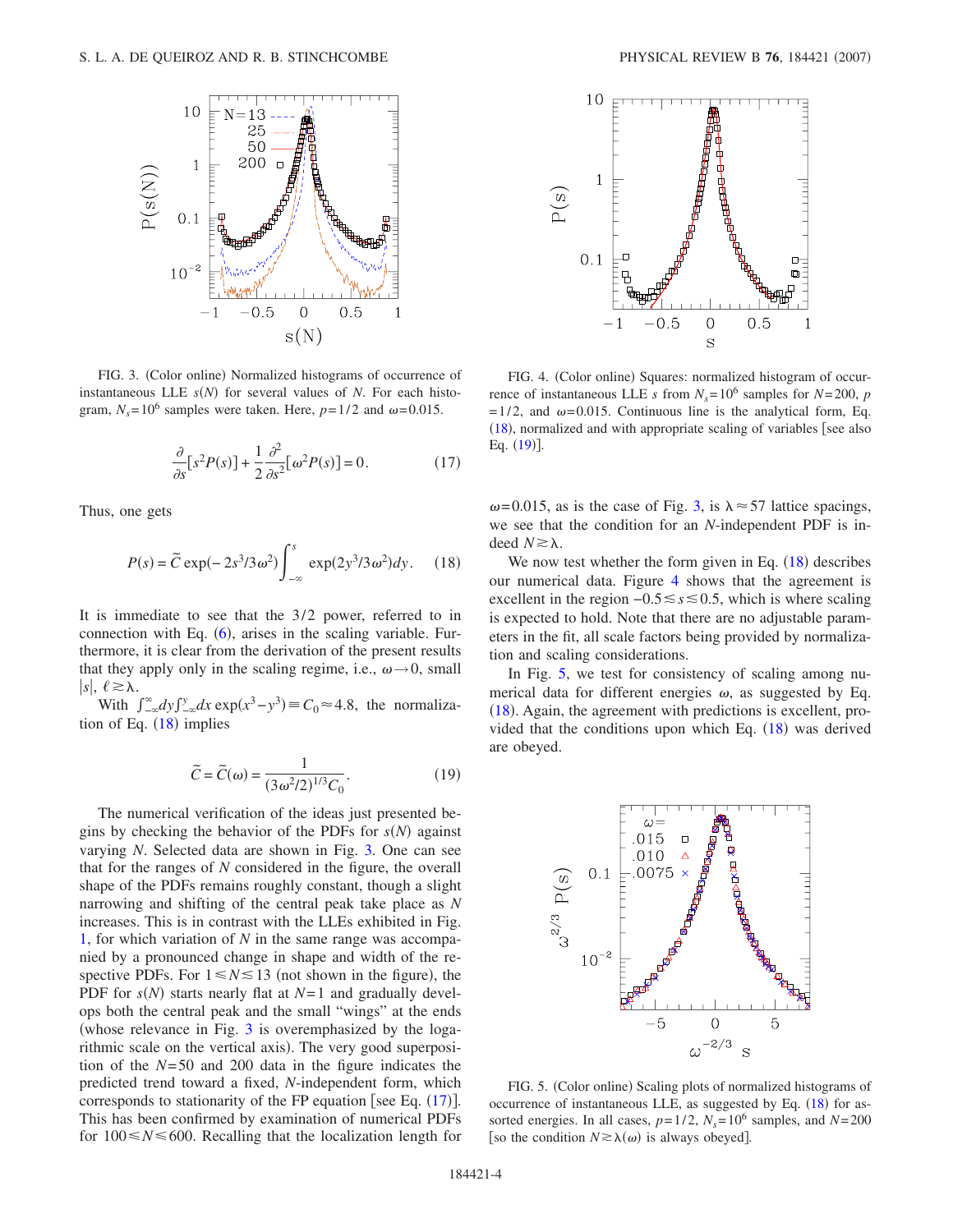<span id="page-4-1"></span>

FIG. 6. (Color online) Hexagons: normalized histogram of occurrence of instantaneous LLE *s* from  $N_s = 10^6$  samples for  $\omega$  $=0.015$  and  $p=0.80$  (here, we used  $N=600$ , as the localization length is  $\lambda \approx 498$ ). Continuous line is the analytical form [Eq. ([20](#page-4-0))] normalized. The dashed line is the analytical result for  $p=1/2$  from Eq.  $(18)$  $(18)$  $(18)$ .

# **D.** Magnetized Heisenberg-Mattis spin glass  $\left(p \neq \frac{1}{2}\right)$

<span id="page-4-0"></span>For the magnetized case  $p \neq 1/2$ , we return to the general form of the FP equation  $[Eq. (15)]$  $[Eq. (15)]$  $[Eq. (15)]$ , whose stationary solution is given by

$$
P(s) = \tilde{C}' \exp[-f(s)] \int_{-\infty}^{s} \exp[f(y)] dy, \qquad (20)
$$

<span id="page-4-2"></span>where

$$
f(y) = f(y, \omega, p) = \frac{1}{\omega^2 \mathcal{M}_2} \left( \frac{2y^3}{3} + 2\omega \mathcal{M}_1 y \right). \tag{21}
$$

In analogy with Sec. III C, we first check whether Eq. ([20](#page-4-0)) gives a faithful description of simulational data for given *p* and  $\omega$ . In Fig. [6,](#page-4-1) the calculated data for  $p=0.8$  and  $\omega$ =0.015 are shown together with the analytical result from Eq. ([20](#page-4-0)) for the same values of  $p$  and  $\omega$ . Apart from an overall normalization factor which affects only the vertical scale, there are no adjustable parameters. Again, the agreement is very good.

In order to emphasize the degree to which the shape and range of the PDFs are affected by variations in the physical parameters, Fig. [6](#page-4-1) also shows the PDF for the unmagnetized case at the same energy  $\omega$ =0.015. As *p* increases from 1/2, the general trend is toward the reduction of the skewness [which is ≈-0.32 at *p*=1/2, -0.02 at *p*=0.80, and (in absolute value)  $\leq 0.01$  at  $p = 0.95$ . The peak of the distribution, which is about one standard deviation away from the origin at  $p=1/2$ , approaches  $s=0$  as  $p$  approaches unity. This process is accompanied by a broadening of the PDF.

We now proceed to framing the preceding observations within a crossover description. One sees that because  $f(y)$ in Eq. ([21](#page-4-2)) is a polynomial in *y* for  $p \neq 1/2$ , it is not possible to develop scaling arguments (over the whole range of the variable *s*) similar to those invoked for  $p=1/2$ , and graphically depicted in Fig. [5.](#page-3-4) Nevertheless, analysis

<span id="page-4-4"></span>

FIG. 7. (Color online) Symbols are data from normalized histograms of occurrence of instantaneous LLE *s* from  $N_s = 10^6$  samples, plotted as suggested by Eq.  $(22)$  $(22)$  $(22)$  [see text for definitions of *z*, *v*, and  $R(v)$ ]. Hexagons:  $p=0.8$  and  $\omega=0.0075$  ( $z \approx 2.03$ ): and squares: *p*  $=0.95$  and  $\omega = 0.015$  ( $z \approx 3.32$ ). Horizontal lines mark the central estimates of averages of  $(v^2 + z^2)R(v)$ , respectively, along  $-9 < v$  $<-3$  (lower) and  $-8 < v < -4$  (upper).

of Eq.  $(21)$  $(21)$  $(21)$  shows that the crossover away from unbiased  $(p=1/2)$  behavior is governed by the dimensionless ratio  $z \equiv (\omega M_1)^{1/2} / (\omega^2 M_2)^{1/3}$  ( $\approx [(p-1/2)/\omega^{1/3}]^{1/2}$  away from  $p \rightarrow 1$ ). This way, *s* scales with  $\omega^{2/3}$  for  $z \ll 1$  and with *ω*/(*p*−1/2) for *z* > 1. Analysis of the asymptotic behavior of  $P(s)$ , as given by Eqs. ([20](#page-4-0)) and ([21](#page-4-2)), shows that, with z defined as above and  $v \equiv s\omega^{-2/3}$ , one has for the tails of the distribution,

$$
R(v) \sim \frac{C}{v^2 + z^2} \quad |v| \ge 1,\tag{22}
$$

<span id="page-4-3"></span>where  $R(v) \equiv \omega^{2/3} P(s)$  and (for  $z \ge 1$ ) the normalization constant  $C \propto z$ .

Numerical checks of Eq. ([22](#page-4-3)) against simulational data must be carried out for suitable ranges of  $p$ ,  $\omega$ , and  $s$  (equivalently,  $z$  and  $v$ ) such that (i) asymptotic behavior has already set in (i.e., large  $|s|$  and  $|v|$ ) and (ii) one is still within the scaling regime (which implies small  $|s|$ ). Thus, one expects Eq. ([22](#page-4-3)) to hold only within windows of varying width, which may or may not be easy to identify against statistical noise.

In Fig. [7,](#page-4-4) we show that it is indeed possible to find intervals of *v* along which a plot of  $(v^2 + z^2)R(v)$  is rather flat, as suggested by Eq.  $(22)$  $(22)$  $(22)$ . While the evidence is somewhat smeared for the upper set of data (corresponding to  $p=0.95$ ) and  $\omega$ =0.015, i.e.,  $z_1 \approx 3.32$ ), it is clear for the lower one (for which  $p=0.80$  and  $\omega=0.0075$ , i.e.,  $z_2 \approx 2.03$ ). Furthermore, the ratio of the averages of  $(v^2 + z^2)R(v)$  (each denoted by a horizontal line in the figure) along the respective flat sections these latter defined with an inevitable degree of arbitrariness) is  $\approx$  1.4(1). This compares reasonably well with the predicted value  $z_1/z_2 = 1.64$  [see Eq. ([22](#page-4-3)) and the comments immediately below it]. Given that the latter result is expected to hold for  $z \geq 1$ , one may infer that the small discrepancy found is due to  $z_1$  and  $z_2$  not being large enough.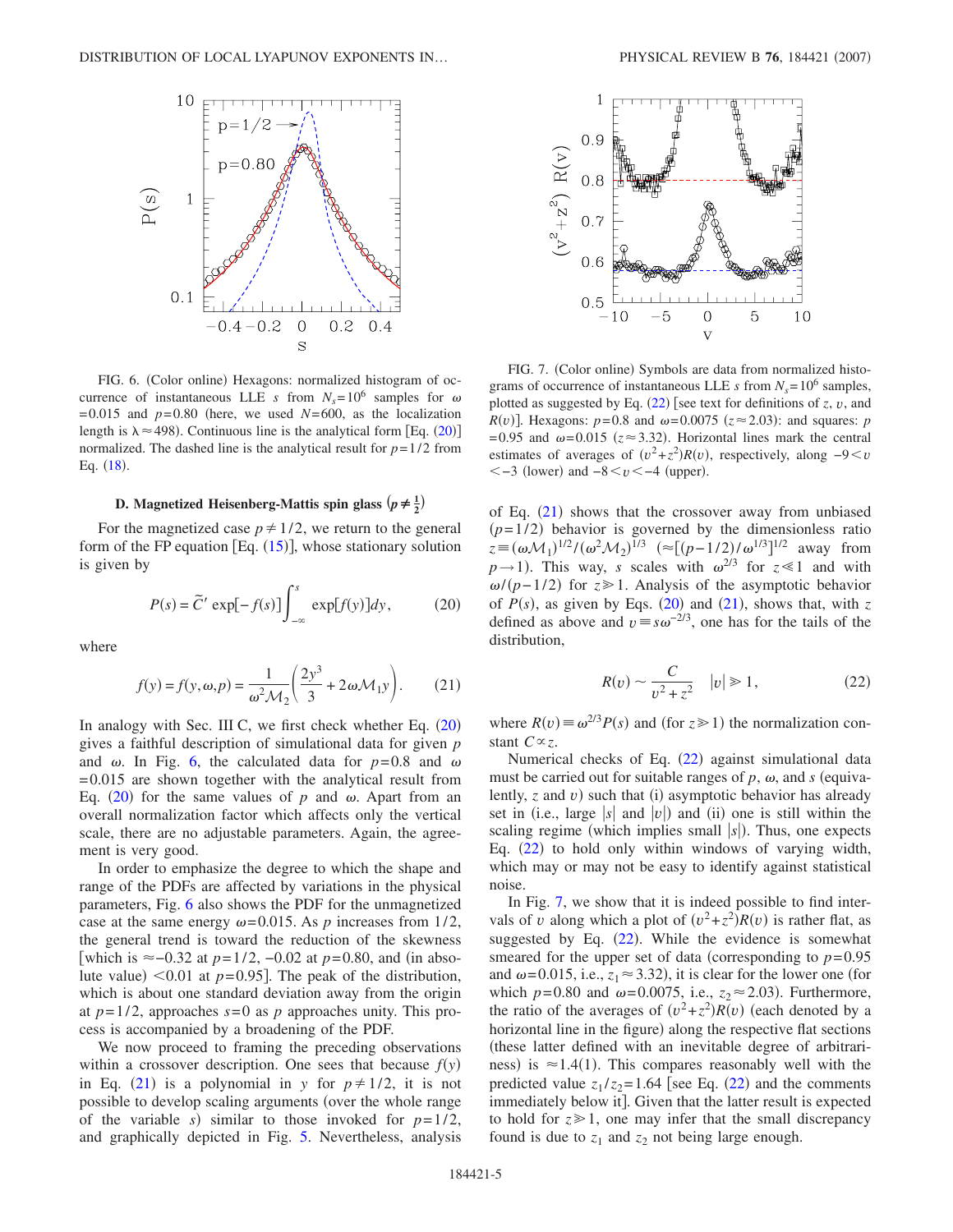<span id="page-5-2"></span>

FIG. 8. (Color online) Central sections of normalized histograms of occurrence of instantaneous LLE *s* from  $N_s = 10^7$  samples for  $\omega$ =10<sup>-6</sup>, *p*=0.60, and *N* as indicated.

Finally, we remark that the pure-ferromagnet limit is somewhat subtle, because in order to reach the stationary regime of the FP equation where the *N*-independent PDF forms hold, the condition  $N \ge \lambda$  must be obeyed. However, as  $p \rightarrow 1$  and for the low energies where scaling is valid,  $\lambda$ diverges as one approaches the pure-system magnon band (located at  $0 \le \omega \le 2$  in the current units). For example, at  $p=0.95$  and  $\omega=0.015$ , one gets  $\lambda \approx 2500$ .

# **E.** Nonstationary regime for  $p \neq \frac{1}{2}$

Still for the magnetized case  $p \neq 1/2$ , one can learn more by considering selected aspects of the nonstationary regime. Going back to Eq.  $(15)$  $(15)$  $(15)$ , one sees that in the limit  $p-1/2$  $\gg \omega^{1/3}$ , i.e.,  $z \gg 1$ , the diffusive term becomes small and this regime is associated with just streaming in leading order. The nonstationary equation to be solved is thus

$$
\frac{\partial P(s,\ell)}{\partial \ell} = \frac{\partial}{\partial s} [(s^2 + \omega \mathcal{M}_1) P(s,\ell)].
$$
 (23)

<span id="page-5-0"></span>With  $\beta = [\omega(p-1/2)]^{1/2}$ ,  $\tilde{t} = \ell \beta$ ,  $\tilde{y} = s/\beta$ , and defining  $Q(\tilde{t}, \tilde{y})$  such that  $Q(\tilde{t}, \tilde{y})d\tilde{y} = P(s, \ell)ds$ , Eq. ([23](#page-5-0)) turns into

$$
\frac{\partial Q}{\partial \tilde{t}} = \frac{\partial}{\partial \tilde{y}} (\tilde{y}^2 + 1) Q, \tag{24}
$$

<span id="page-5-1"></span>whose general solution is

$$
Q(\tilde{t}, \tilde{y}) = \frac{1}{1 + \tilde{y}^2} f(\tilde{t} + \tan^{-1} \tilde{y}).
$$
 (25)

In order to have the condition  $p-1/2\geq \omega^{1/3}$  fulfilled to a good extent, so that the scaling behavior predicted by Eq. ([25](#page-5-1)) could be unequivocally demonstrated, we used  $p=0.6$ and  $\omega=10^{-6}$ . For such a choice, the localization length is  $\lambda$  $\geq 4 \times 10^4$ . This allowed us to take values of *N* equal to several hundred lattice spacings, which are both much larger than unity (so discrete-lattice effects are negligible) and still much shorter than  $\lambda$  (thus guaranteeing nonstationarity by a broad margin). Figure [8](#page-5-2) shows the region close to the central

<span id="page-5-3"></span>

FIG. 9. (Color online) Scaling plot of data displayed in Fig. [8,](#page-5-2) as suggested by Eq.  $(25)$  $(25)$  $(25)$ .

peaks of the PDFs (where scaling is expected to hold) for *N*=150, 250, 500, and 750. In Fig. [9,](#page-5-3) the same data are shown in a scaling plot, as suggested by Eq.  $(25)$  $(25)$  $(25)$ . Note that the number of samples  $N<sub>s</sub>$  is 1 order of magnitude larger than, e.g., that used in earlier sections of this work. This was necessary, in view of the relatively wide scatter of the PDFs: typically, they displayed almost flat tails running out to  $|s|$  $\approx 0.07$ , so the relevant data as far as scaling is concerned were a small subset of the total gathered (compare the hori-zontal scale in Fig. [8](#page-5-2)). Even so, one can see, close to the bottom of the scaling curve in Fig. [9,](#page-5-3) that a non-negligible degree of fluctuation-induced spread still remains. Nevertheless, the overall agreement with the scaling predictions of Eq.  $(25)$  $(25)$  $(25)$  is remarkable.

## **IV. DISCUSSION AND CONCLUSIONS**

We have investigated scaling properties of the PDFs of Lyapunov exponents for the one-dimensional Heisenberg-Mattis spin glass.

In Sec. III A, we showed that for a given energy  $\omega$  [small enough, such that the localization length  $\lambda(\omega)$  is sufficiently large for scaling concepts to apply, the PDF of the LLE  $\gamma$ (*N*,  $\omega$ ) takes on a shape which, for  $N \ge \lambda(\omega)$ , is increasingly close to a Gaussian. In the limit  $N \rightarrow \infty$ , the PDFs turn into  $\delta$ functions, in conformity with the central limit theorem. Thus, such aggregate effects reflect only general statistical properties of fluctuations in systems with many (almost) independent degrees of freedom. The connection with the underlying physical problem is traced exclusively through the dependence of the numerical value of the (asymptotic) Lyapunov exponent with energy (and ferromagnetic bond concentration; though this latter aspect was not exploited here, it has been investigated before $20-22$  $20-22$ ).

On the other hand, the PDFs for the instantaneous Lyapunov exponents, as defined via Eq.  $(10)$  $(10)$  $(10)$ , display the following properties of interest, exhibited in Secs. III B-III D: (i) for  $N \ge \lambda(\omega)$  they approach a fixed, nontrivial shape with nonvanishing width, (ii) such specific shape can be predicted through a connection with the stationary state of